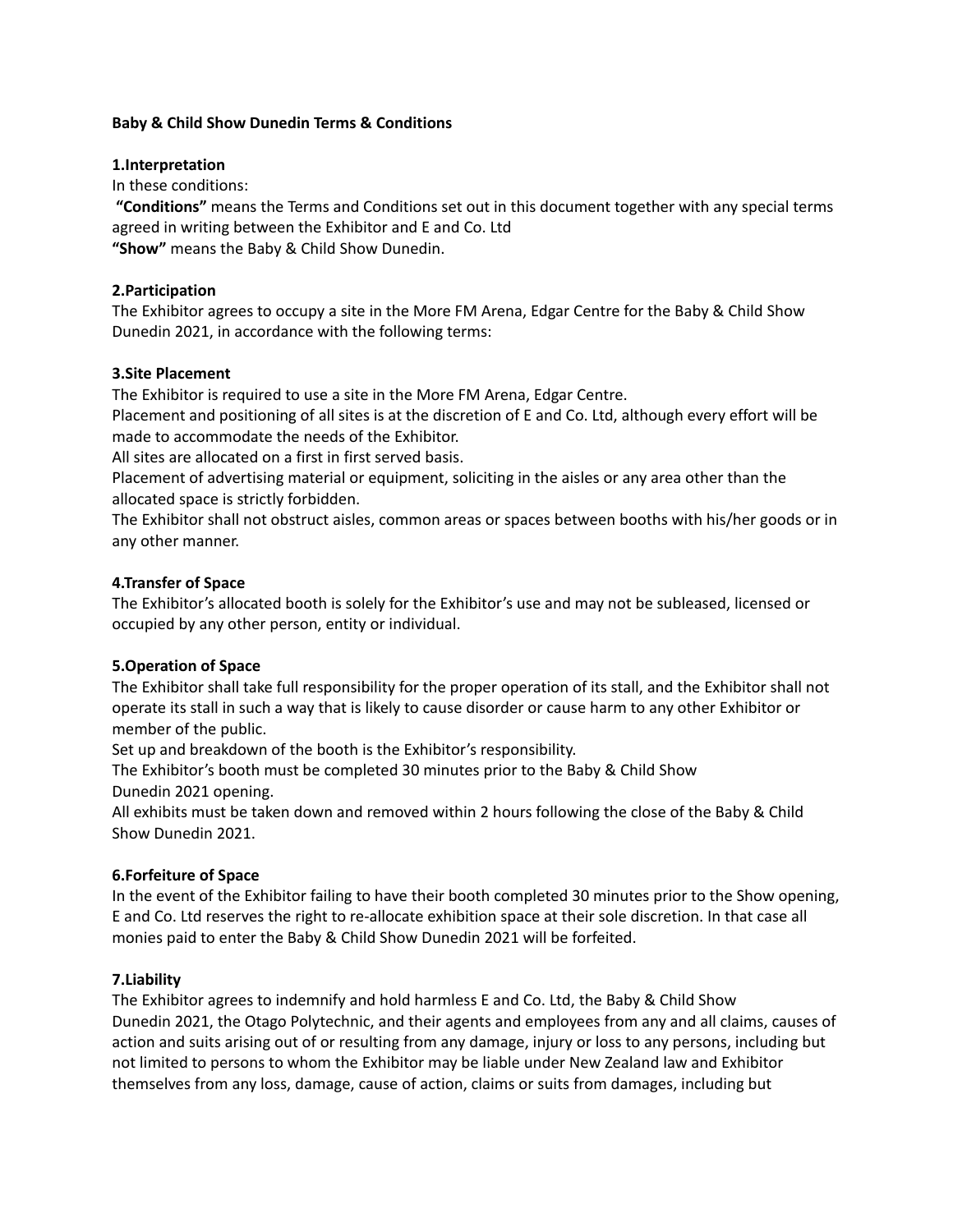not limited to loss of property, goods, wares or merchandise, caused by, arising out of, or in any way connected with the exercise by the Exhibitor of privileges granted herein.

The Exhibitor should take all steps necessary to insure themselves against any such loss and if requested, the Exhibitor will provide proof of business liability insurance to E and Co. Ltd. In any policy of insurance obtained by the Exhibitor regarding the Baby & Child Show Dunedin 2021, the Exhibitor shall name E and Co. Ltd as an additional insured party.

The Exhibitor will make good any damage to the Edgar Sports Centre building or fixtures caused directly or indirectly by the Exhibitor or any of the Exhibitors agents and/or employees.

The Exhibitor is solely responsible for any loss of their equipment and/or display material resulting from accidental breakage, misplacement, theft, fire or natural disaster.

E and Co. Ltd reserves the right to pass on any extra charges to the Exhibitors which its own exhibit may incur and which the Baby & Child Show Dunedin may be liable for, such as excessive rubbish removal, damage to the Edgar Sports Centre building, fixtures or grounds, debt collection and legal costs. It is the responsibility of the Exhibitor to be familiar with all relevant local body requirements and to ensure that it complies with the same.

# **8. COVID-19**

Parties agree that where E and Co. Ltd considers, in its sole and absolute discretion, it is impossible, impractical, unwise or unsafe for the event to take place due (directly or indirectly) to COVID-19 this shall be treated as a Force Majeure event and the event shall be cancelled and all stallholders will be given credit for the next Baby & Child Show Dunedin.

# **9. Cancellation**

E and Co. Ltd reserves the right to cancel the event at any time in their absolute discretion. In the event of such cancellation the Exhibitor will receive a full refund of its registration fee.

If the Exhibitor chooses to cancel their Baby & Child Show Dunedin 2021 registration, they must do so in writing to E and Co. Ltd 12 weeks prior to the Baby & Child Show Dunedin 2021 and in this instance the Exhibitor will receive a full refund of its registration fee. If however the Exhibitor cancels their Baby & Child Show Dunedin 2021 registration after this date, the Exhibitor shall not receive any refund of its registration fee.

**10. Promotions**: E and Co. Ltd reserves the right to reproduce all photographs, images and likeness taken during the Show for future promotional purposes.

# **11. General**

Should any questions arise, whether provided for in these conditions or not, the decision of the E and Co. Ltd will be final.

#### **12. Force Majeure**

In the event that either party is unable wholly or in part by Force Majeure to carry out its obligations to the other, and upon the defaulting party giving notice of particulars of such Force Majeure in writing to the other party as soon as possible after the occurrence of the cause relied upon, then the obligations of the defaulting party, so far as they are affected by such Force Majeure, shall be suspended during the